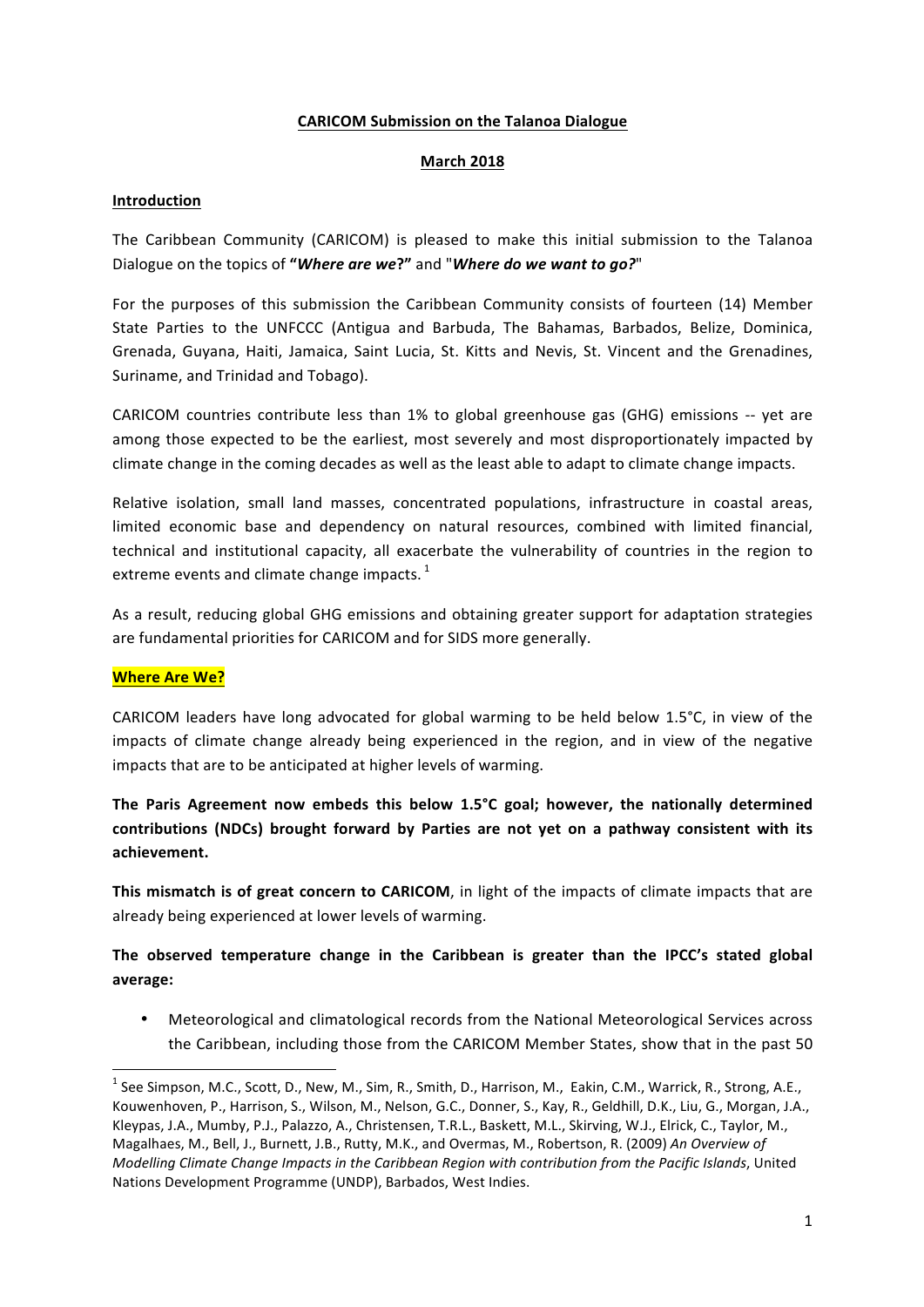to 100 years, average mean surface temperatures have risen by one degree Celsius  $(1^{\circ}C)$ . This observed rise in temperature is greater than the globally observed rise in temperature cited in the  $5<sup>th</sup>$  Assessment Report (AR5) of the Intergovernmental Panel on Climate Change  $(IPCC).$ <sup>2</sup>



- Data from Belize is but one example. The graphic above<sup>3</sup> presents data from the meteorological observing station at the Philip Goldson International Airport (PGIA), which has the best historical data and which is located near the coast. Analysis shows that from 1960 to 2005, average temperatures at PGIA rose by  $0.9^{\circ}$ C.<sup>4</sup> In Central Farm, farther inland, the average temperature rose by 1.0°C from 1966 to 2005. Along Belize's coast, temperatures have risen by 0.9°C, while in the interior they have risen by 1.0°C.<sup>5</sup>
- Trinidad is another example. At Piarco Meteorological Services station, annual mean temperature increased by 0.41<sup>o</sup>C per decade over the period 1963 to 2010; at the University of the West Indies Field Station, annual mean temperature increased by 0.33°C per decade from 1972 to 2010. $^{6}$
- Night time temperatures have risen more sharply than day time temperatures.<sup>7</sup>

#### **Sea level in the Caribbean region is rising:**

<u> 1989 - Jan Samuel Barbara, margaret e</u>

Sea level in the region has risen by around 20 cm over the past 100 years, increasing the risk of flooding.<sup>8</sup>

 $2$  See: IPCC, 2014: Climate Change 2014: Synthesis Report. Contribution of Working Groups I, II and III to the Fifth Assessment Report of the Intergovernmental Panel on Climate Change [Core Writing Team, R.K. Pachauri) and L.A. Meyer (eds.)]. IPCC, Geneva, Switzerland, 151 pp. at 2 ) (0.85°C over pre-industrial levels).  $3$  Gonguez, D. (2008). Analyses of trends in averages and projections of temperature and precipitation. Belize

City: National Meteorological and Hydrological Service<br><sup>4</sup> Fuller, C., Gordon, A., and Bood, N., (2014). Climate Change and the Coastal Zone *In* Coastal Zone

Management Authority & Institute (CZMAI). 2014. State of the Belize Coastal Zone Report 2003–2013 <sup>5</sup> Fuller et al., (2014)

 $6$  See., e.g., Beharry, S.L., Clarke, R.M., Kumarsingh, K., (2015) . Variations in extreme temperature and precipitation for a Caribbean Island: Trinidad, Theor Appl. Climatology, 122:783.

https://doi.org/10.1007/s00704-014-1330-9 at Table 3.<br><sup>7</sup> Id.; Gonguez (2008).<br><sup>8</sup> CMEP (2017) Caribbean Marine Climate Change Report Card 2017. (Eds. Paul Buckley, Bryony Townhill, Ulric Trotz, Keith Nichols, Peter A. Murray, Chantalle ClarkeSamuels, Ann Gordon, Michael Taylor). Commonwealth Marine Economies Programme, 12pp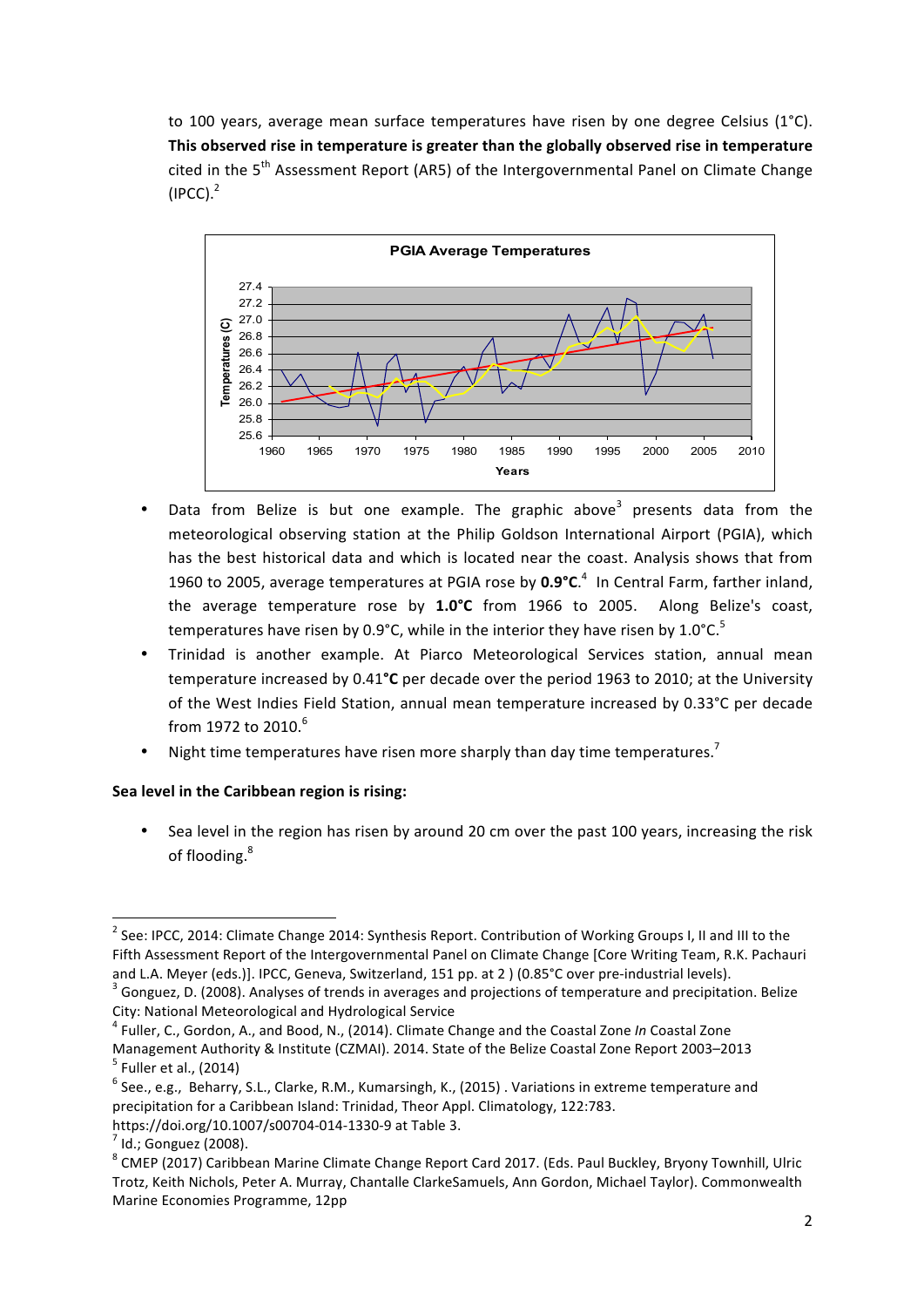- The impacts of tropical storms and hurricanes on coastal areas, even at present intensity and frequency, will be compounded by sea level rise.<sup>9</sup>
- Over the long term, sea level rise in the northern Caribbean may exceed the global average by up to 25%, due to gravitational and geophysical factors.  $^{10}$
- It has been said that sea level rise projected in the 21st century and beyond represents a serious and chronic impediment to the sustainable development of some CARICOM nations<sup>11</sup>

#### Heat waves are already leading to ecosystem impacts in the Caribbean:

- There are now more instances of consecutive very hot days<sup>12</sup> and consequent heat waves. with resultant impacts on ecosystems. $^{13}$
- For example, from 1999 to 2000, Belize experienced an outbreak of the pine bark beetle attributed to the warm temperatures and high humidity. The outbreak destroyed over 75% of the pine forest of Belize.

## **Increasing sea surface temperatures are already resulting in coral bleaching in the Caribbean:**

- The world's oceans have absorbed about 93% of the excess heat caused by greenhouse gas warming since the mid-20th century, making them warmer and altering global and regional climate feedbacks.<sup>14</sup>
- Sea surface temperatures have risen in the Caribbean, with very warm prolonged episodes noted. This has resulted in episodes of coral bleaching in 1995, 1998, 2005, 2008 and 2009. $^{15}$
- The greatest threat to Caribbean coral arises from the direct impacts of rising sea surface temperatures (SSTs) on coral health.<sup>16</sup>
- Many reef systems in the Caribbean still have not fully recovered from the major global 1998 event.
- In 2005, elevated sea surface temperatures in the Caribbean again caused severe and extensive mass coral bleaching, with many areas exhibiting over 90% bleaching and over 50% mortality.<sup>17</sup> The U.S. lost half of its coral reefs in the US Virgin Islands.18

 

 $9$  Muis, S., Verlaan, M., Winsemius, H. C., Aerts, J. C., & Ward, P. J. (2016). A global reanalysis of storm surges and extreme sea levels. Nature communications, 7, 11969.<br> $^{10}$  Simpson et al., supra n. 1, at 17, 53.

<sup>&</sup>lt;sup>11</sup> Simpson et al, supra n. 1, at 54.<br><sup>12</sup> See., e.g., Beharry et al, supra.<br><sup>13</sup> Taylor, M. A., Clarke, L. A., Centella, A., Bezanilla, A., Stephenson, T. S., Jones, J. J., and Charlery, J. (2018). Future Caribbean Climates in a World of Rising Temperatures: The 1.5 vs 2.0 Dilemma. Journal of Climate, https://doi.org/10.1175/JCLI-D-17-0074.1 at 2908.<br><sup>14</sup> Wuebbles, D.J., D.W. Fahey, K.A. Hibbard, B. DeAngelo, S. Doherty, K. Hayhoe, R. Horton, J.P. Kossin, P.C.

Taylor, A.M. Waple, and C.P. Weaver, 2017: Executive summary. In: *Climate Science Special Report: Fourth National Climate Assessment, Volume I* [Wuebbles, D.J., D.W. Fahey, K.A. Hibbard, D.J. Dokken, B.C. Stewart, and T.K. Maycock (eds.)]. U.S. Global Change Research Program, Washington, DC, USA, pp. 12-34, doi: 10.7930/J0DJ5CTG at 16.<br><sup>15</sup> Hooidonk, R., Maynard, J. A., Liu, Y., & Lee, S. K. (2015). Downscaled projections of Caribbean coral bleaching

that can inform conservation planning. Global change biology, 21(9), 3389-3401.<br><sup>16</sup> Simpson et al, supra n. 1, at 34.<br><sup>17</sup> Ibid., citing Miller, J., E. Muller, C. Rogers, R. Waara, A. Atkinson, K. Whelan, M. Patterson, an

<sup>(2009).</sup> *Coral disease following massive bleaching in 2005 causes 60% decline in coral cover on reefs in the US Virgin Islands*. Coral Reefs 28(4): 925-937<br><sup>18</sup> https://oceanservice.noaa.gov/facts/coral\_bleach.html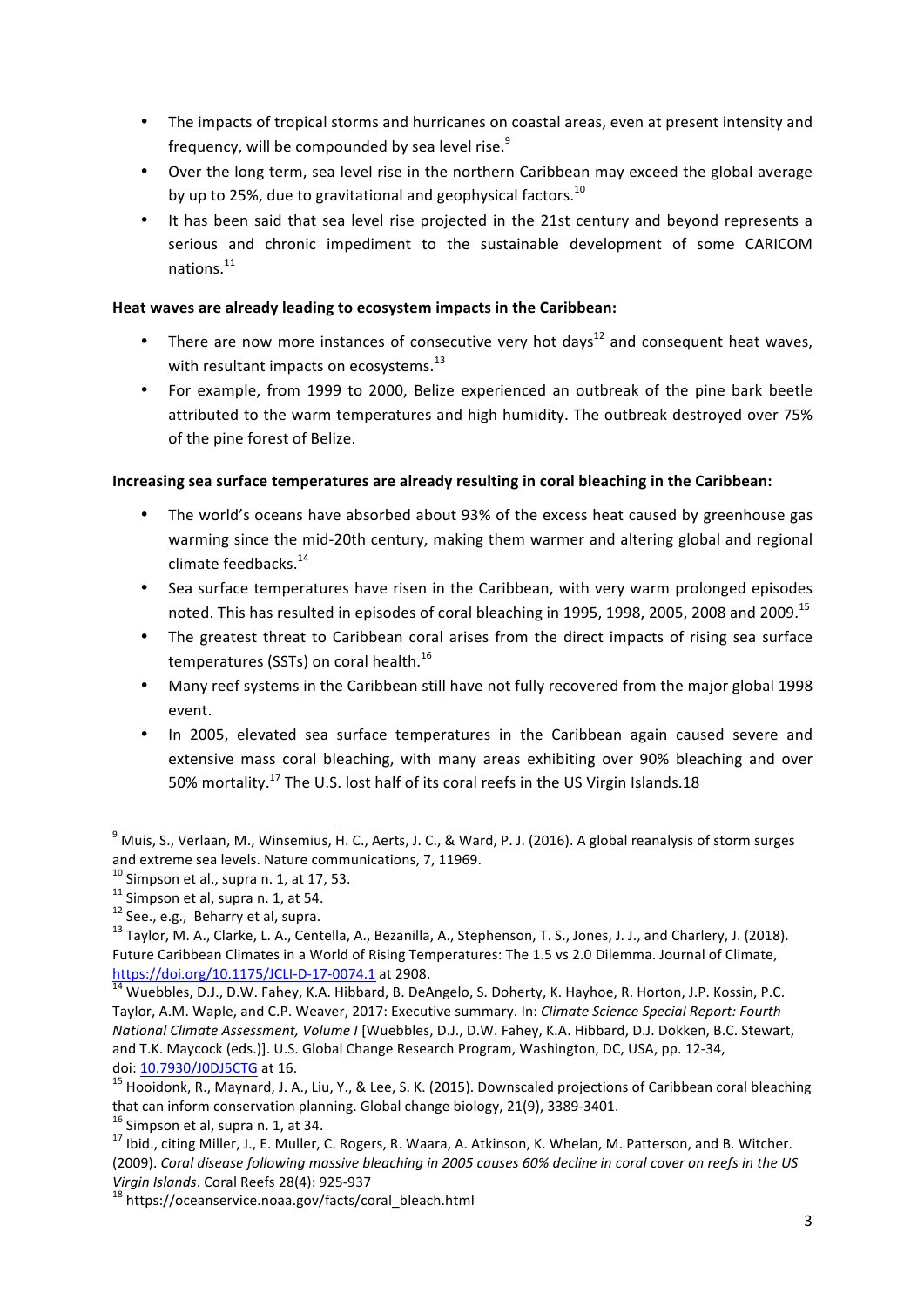• The loss of reef structure and live coral cover due to coral bleaching has resulted in declines in the biomass of commercially important reef fish.<sup>19</sup> The impact of coral bleaching on the region's fisheries cannot be overstated.

## **Ocean acidification is increasing, in turn impacting reef structure:**

- An increase in atmospheric carbon dioxide  $(CO<sub>2</sub>)$  concentration since the Industrial Revolution has led to a 26% increase in the acidity of the ocean.  $^{20}$
- Increasing acidification of the Caribbean is affecting reef structure and the growth of shellfish.<sup>21</sup> This has serious implications for reef growth and marine biodiversity, and for the ability of reefs to serve as buffers against storm surge.

# **Higher temperatures are bringing more intense rainfall events and more droughts in the** Caribbean:

- Although annual rainfall has not had a noticeable change across the Caribbean<sup>22</sup>, higher temperatures have created a more vigorous hydrological cycle, resulting in more intense rainfall events (distinct from hurricanes) and more droughts.
- Extreme rainfall events have triggered landslides, resulting in many deaths and the destruction of critical infrastructure, including transportation, water, sewage, electrical, and communication systems.
- In September 2010 Hurricane Tomas deposited over 25 inches of rain in Saint Lucia in less than 24 hours. This resulted in landslides and the destruction of water supply infrastructure, including dams and distribution mains and another water crisis.
- On Christmas Eve 2013 heavy rains triggered massive floods and landslides in St Vincent and Grenadines, resulting in a dozen deaths and destroyed homes and roads. Dominica and Saint Lucia were also affected by this system.<sup>23</sup>
- Saint Lucia experienced one of its most intense and prolonged droughts in 2009/2010. This led to water rationing across the island.

# **More intense hurricanes are already being experienced, with devastating impacts on CARICOM countries:**

- Human activities have contributed substantially to observed ocean-atmosphere variability in the Atlantic Ocean, and these changes have contributed to the observed upward trend in North Atlantic hurricane activity since the 1970s.24
- Warmer sea surface temperatures have spawned and/or strengthened more intense hurricanes, i.e., of Category 3 and higher on the Saffir/Simpson Scale, with the 2017 Atlantic hurricane season the latest and most vivid example.

<u> 1989 - Jan Samuel Barbara, margaret e</u>

<sup>&</sup>lt;sup>19</sup> CMEP (2017) at 11.<br><sup>20</sup> Id. at 8.<br><sup>21</sup> USGRP, 2017: *Climate Science Special Report: Fourth National Climate Assessment, Volume I* ([Wuebbles, D.Jl, D.W. Fahey, K.A. Hibbard, D.J. Dokken, B.C. Stewart, and T.K. Maycock (eds)]. U.S. Global Change Research

Program, Washington, DC, USA, 470 pp, doi: 10.7930/JOJ964J6.

https://science2017.globalchange.gov/downloads/CSSR2017\_FullReport.pdf

<sup>&</sup>lt;sup>22</sup> See., e.g., Beharry et al, supra.<br><sup>23</sup> Nurse. L. and Charley, J. (2016) Characterizing the December 2013 extreme rainfall event over the Eastern Caribbean. American Meteorological Society 28<sup>th</sup> Conference on Climate Variability and Change.<br><sup>24</sup> USGRP, 2017: *Climate Science Special Report: Fourth National Climate Assessment, Volume I* at 268.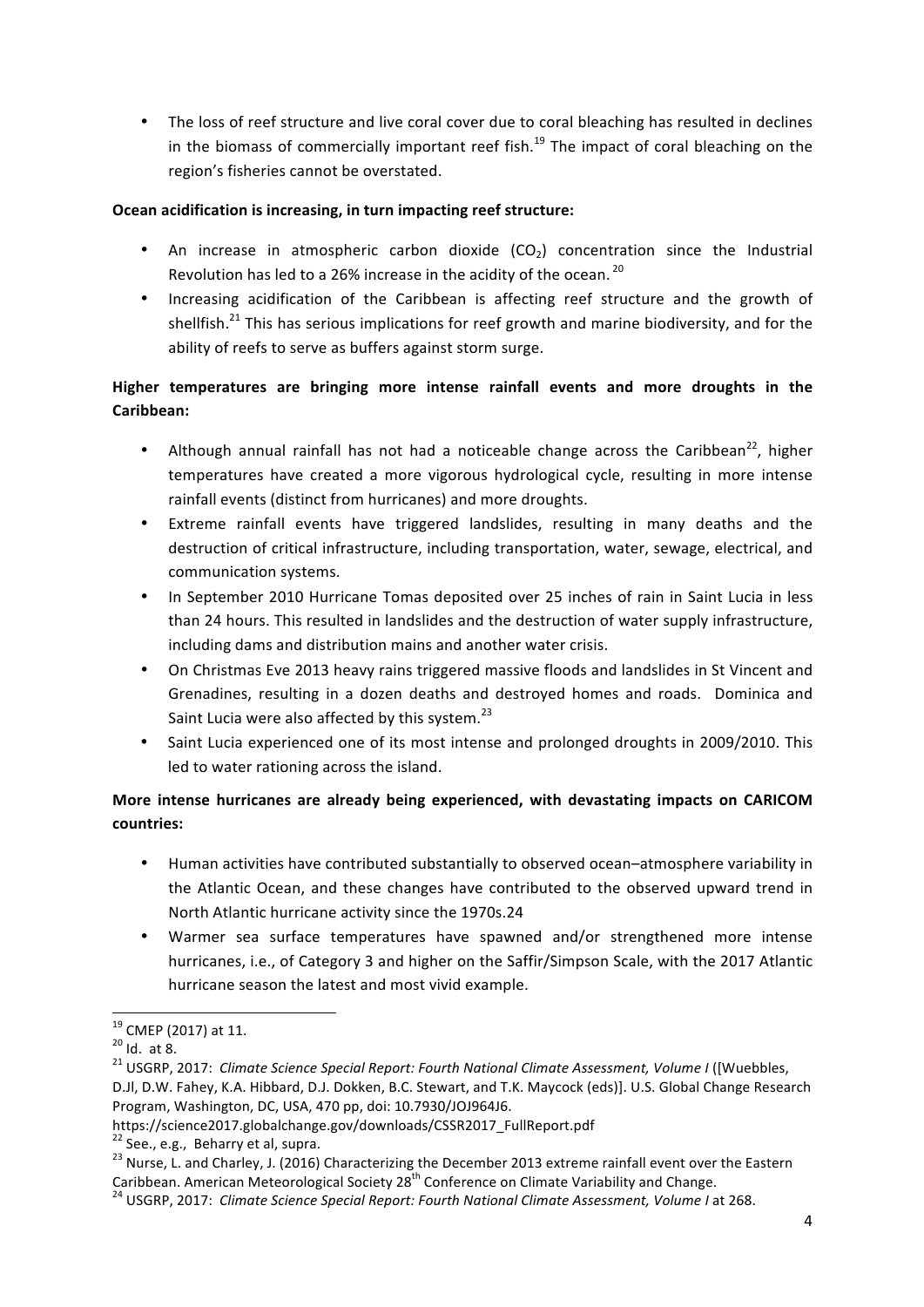- In 2017, hurricane activity was well above average, with 17 named storms, 10 hurricanes, and 6 major hurricanes. This compares to the long-term averages of 12 named storms, 6 hurricanes, and 3 major hurricanes. One unnamed tropical depression also formed in 2017. These systems caused scores of deaths in the islands and hundreds of millions of dollars in damages. Hurricanes Irma and Maria devastated two CARICOM member states, Antigua and Barbuda and Dominica and severely impacted island territories of the US, the United Kingdom, France and the Netherlands.
- Hurricanes Irma and Maria were the first recorded Category 5 hurricanes to ever affect the Leeward Islands - and occurred within two weeks of each other.
- In Dominica, Hurricane Maria resulted in total damage of USD 931 million and losses in economic activity of USD 380 million.<sup>25</sup> Losses and damages amounted to 224% of the country's 2016 GDP; estimated recovery needs are almost USD 1.4 billion.<sup>26</sup>
- In Antigua and Barbuda, the Irma/Maria events resulted in total damage of USD 136 million, and losses of approximately USD 19 million.<sup>27</sup> Hurricane Irma damaged or destroyed an estimated 95% of all public and private properties the structures on **Barbuda** and resulted in the evacuation of the island's entire population to Antigua.
- Total recovery needs for **Dominica, Barbuda, and the British Virgin Islands** from Hurricanes Irma and Maria have been estimated at over USD 5 billion.28
- Hurricane Maria made landfall in the US territory of Puerto Rico, resulting in widespread flooding across the island, and incapacitating the central electric power system, leaving the entire island without power. The overall cost to Puerto Rico has been variously estimated at between USD 50-100 billion and recovery efforts are still underway.

In sum, countries and territories in the CARICOM region are already in a situation in which their physical and economic survival is threatened and their adaptive capacity is challenged or potentially exceeded. 

## **Where do we want to go?**

<u> 1989 - Jan Samuel Barbara, margaret e</u>

According to the US's Fourth National Climate Assessment, Executive Summary, with significant reductions in the emissions of greenhouse gases, the global annually averaged temperature rise could be limited to 3.6°F (2°C) or less; without major reductions in these emissions, the increase in annual average global temperatures relative to preindustrial times could reach 9°F (5°C) or more by the end of this century.<sup>29</sup>

<sup>&</sup>lt;sup>25</sup> UNDP (2017) Regional Overview: Impact of Hurricanes Irma and Maria: Conference Supporting Document, available at

https://reliefweb.int/sites/reliefweb.int/files/resources/UNDP%20%20Regional%20Overview%20Impact%20of %20Hurricanes%20Irma%20and%20Maria.pdf<br><sup>26</sup> Id

 $\frac{27}{28}$  Id.

<sup>&</sup>lt;sup>29</sup> Wuebbles, D.J., D.W. Fahey, K.A. Hibbard, B. DeAngelo, S. Doherty, K. Hayhoe, R. Horton, J.P. Kossin, P.C. Taylor, A.M. Waple, and C.P. Weaver, 2017: Executive summary. In: *Climate Science Special Report: Fourth National Climate Assessment, Volume I* [Wuebbles, D.J., D.W. Fahey, K.A. Hibbard, D.J. Dokken, B.C. Stewart, and T.K. Maycock (eds.)]. U.S. Global Change Research Program, Washington, DC, USA, pp. 12-34, doi: 10.7930/J0DJ5CTG at 6. Available at

https://science2017.globalchange.gov/downloads/CSSR2017\_PRINT\_Executive\_Summary.pdf